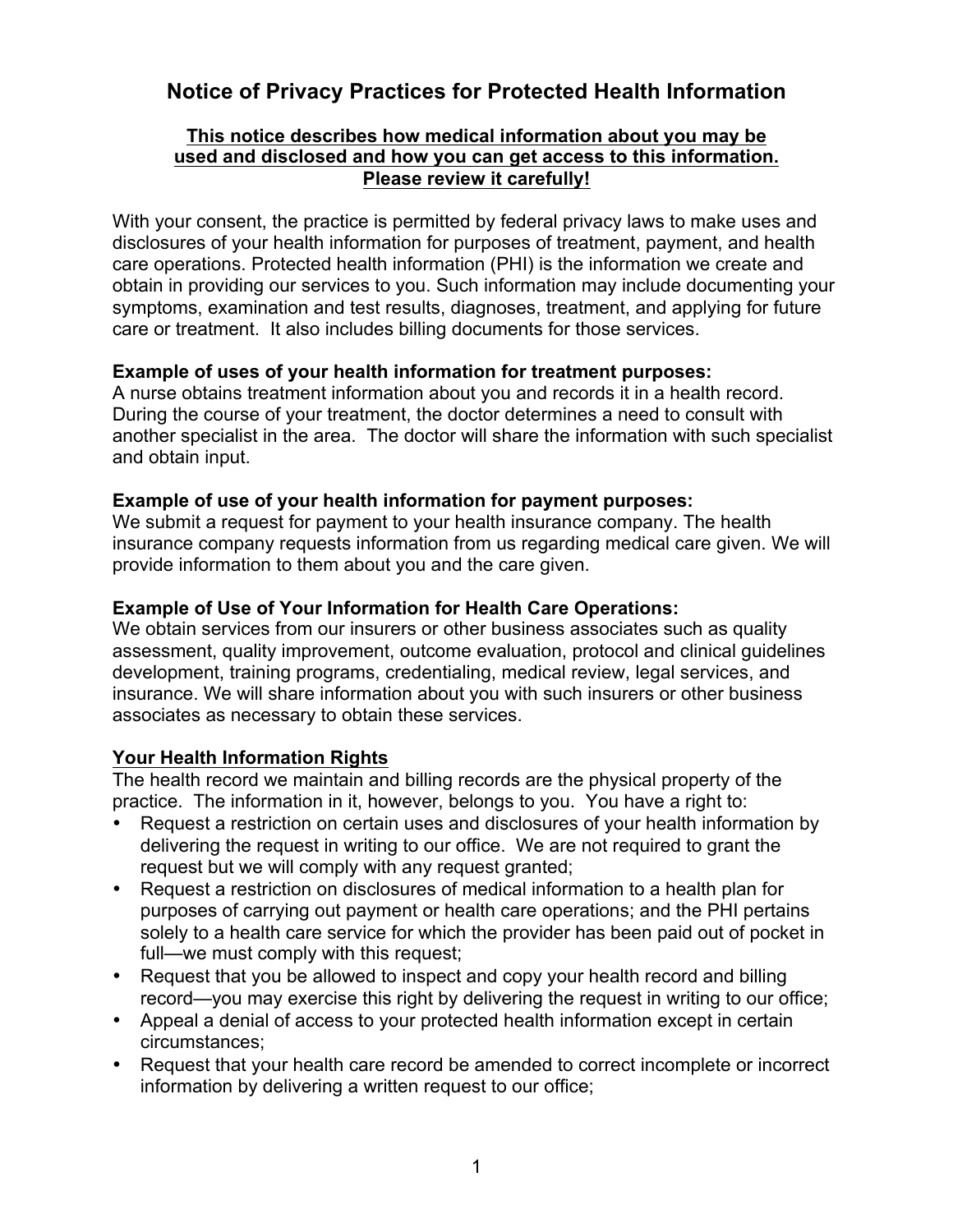- File a statement of disagreement if your amendment is denied, and require that the request for amendment and any denial be attached in all future disclosures of your protected health information;
- Obtain an accounting of disclosures of your health information as required to be maintained by law by delivering a written request to our office. An accounting will not include internal uses of information for treatment, payment, or operations, disclosures made to you or made at your request, or disclosures made to family members or friends in the course of providing care;
- Request that communication of your health information be made by alternative means or at an alternative location by delivering the request in writing to our office; and,
- Elect to opt out of receiving further fundraising communications from the office/hospital
- Revoke authorizations that you made previously to use or disclose information except to the extent information or action has already been taken by delivering a written revocation to our office.

If you want to exercise any of the above rights, please contact **[insert name of designated staff member, phone number, or address],** in person or in writing, during normal hours. **S[he]** will provide you with assistance on the steps to take to exercise your rights.

# **Our Responsibilities**

The practice is required to:

- Maintain the privacy of your health information as required by law;
- Provide you with a notice of our duties and privacy practices as to the information we collect and maintain about you;
- Abide by the terms of this Notice;
- Notify you if we cannot accommodate a requested restriction or request;
- Accommodate your reasonable requests regarding methods to communicate health information with you, and
- Notify you if you are affected by a breach of unsecured PHI

We reserve the right to amend, change, or eliminate provisions in our privacy practices and access practices and to enact new provisions regarding the protected health information we maintain. If our information practices change, we will amend our Notice. You are entitled to receive a revised copy of the Notice by calling and requesting a copy of our "Notice" or by visiting our office and picking up a copy.

# **To Request Information or File a Complaint**

If you have questions, would like additional information, or want to report a problem regarding the handling of your information, you may contact **[insert name, title, and telephone number of internal contact person].** 

Additionally, if you believe your privacy rights have been violated, you may file a written complaint at our office by delivering the written complaint to **[list internal staff member.]** You may also file a complaint by mailing it or e-mailing it to the Secretary of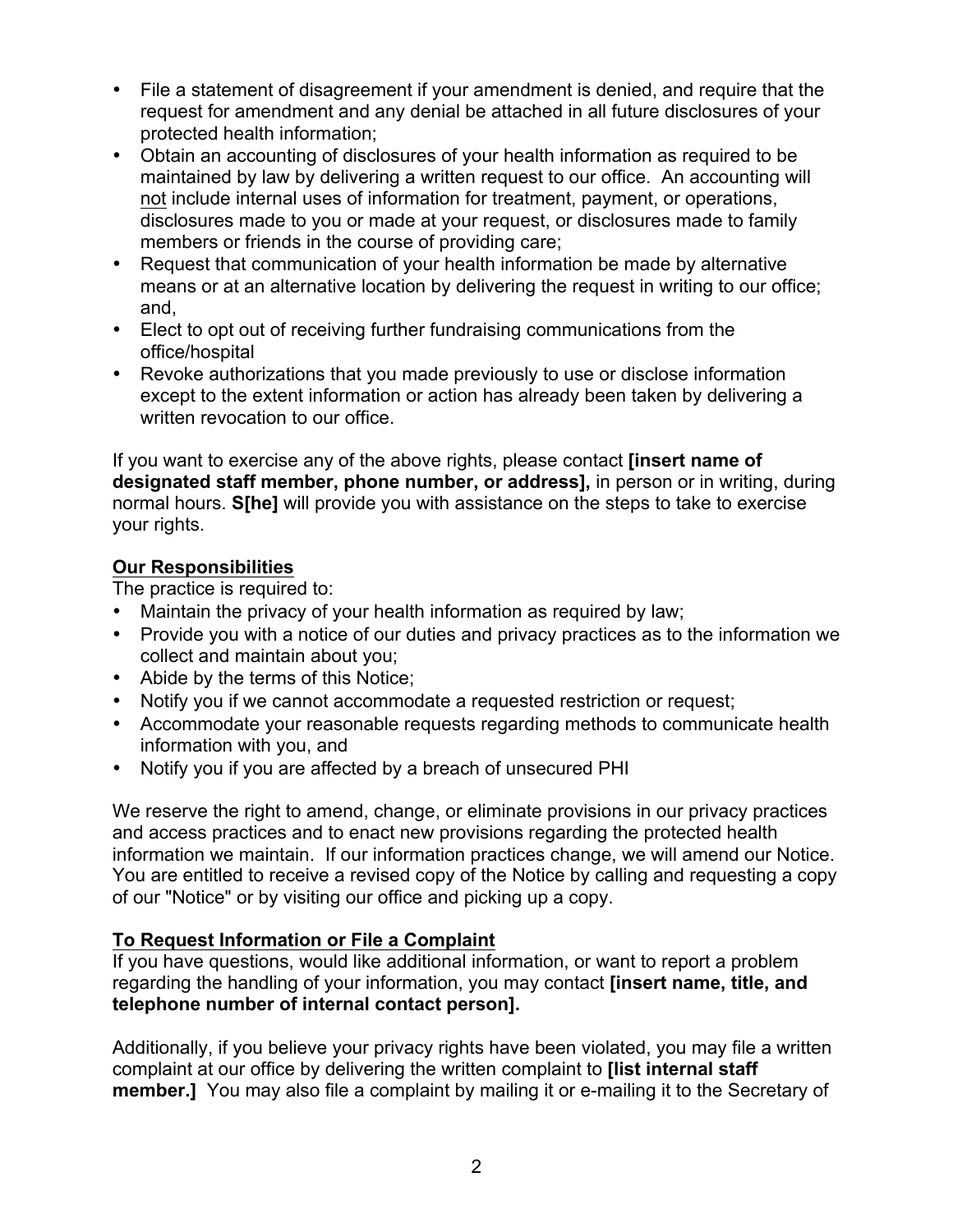Health and Human Services whose street address and e-mail address is **[insert street and e-mail addresses.]**

- We cannot, and will not, require you to waive the right to file a complaint with the Secretary of Health and Human Services (HHS) as a condition of receiving treatment from the practice.
- We cannot, and will not, retaliate against you for filing a complaint with the Secretary.

## **Other Disclosures and Uses**

## **Notification**

Unless you object, we may use or disclose your protected health information to notify, or assist in notifying, a family member, personal representative, or other person responsible for your care, about your location, and about your general condition, or your death.

## **Communication with Family**

Using our best judgment, we may disclose to a family member, other relative, close personal friend, or any other person you identify, health information relevant to that person's involvement in your care or in payment for such care if you do not object or in an emergency.

## **Food and Drug Administration (FDA)**

We may disclose to the FDA your protected health information relating to adverse events with respect to products and product defects, or post-marketing surveillance information to enable product recalls, repairs, or replacements.

#### **Workers Compensation**

If you are seeking compensation through Workers Compensation, we may disclose your protected health information to the extent necessary to comply with laws relating to Workers Compensation.

#### **Public Health**

As required by law, we may disclose your protected health information to public health or legal authorities charged with preventing or controlling disease, injury, or disability.

# **Abuse & Neglect**

We may disclose your protected health information to public authorities as allowed by law to report abuse or neglect.

#### **Correctional Institutions**

If you are an inmate of a correctional institution, we may disclose to the institution, or its agents, your protected health information necessary for your health and the health and safety of other individuals.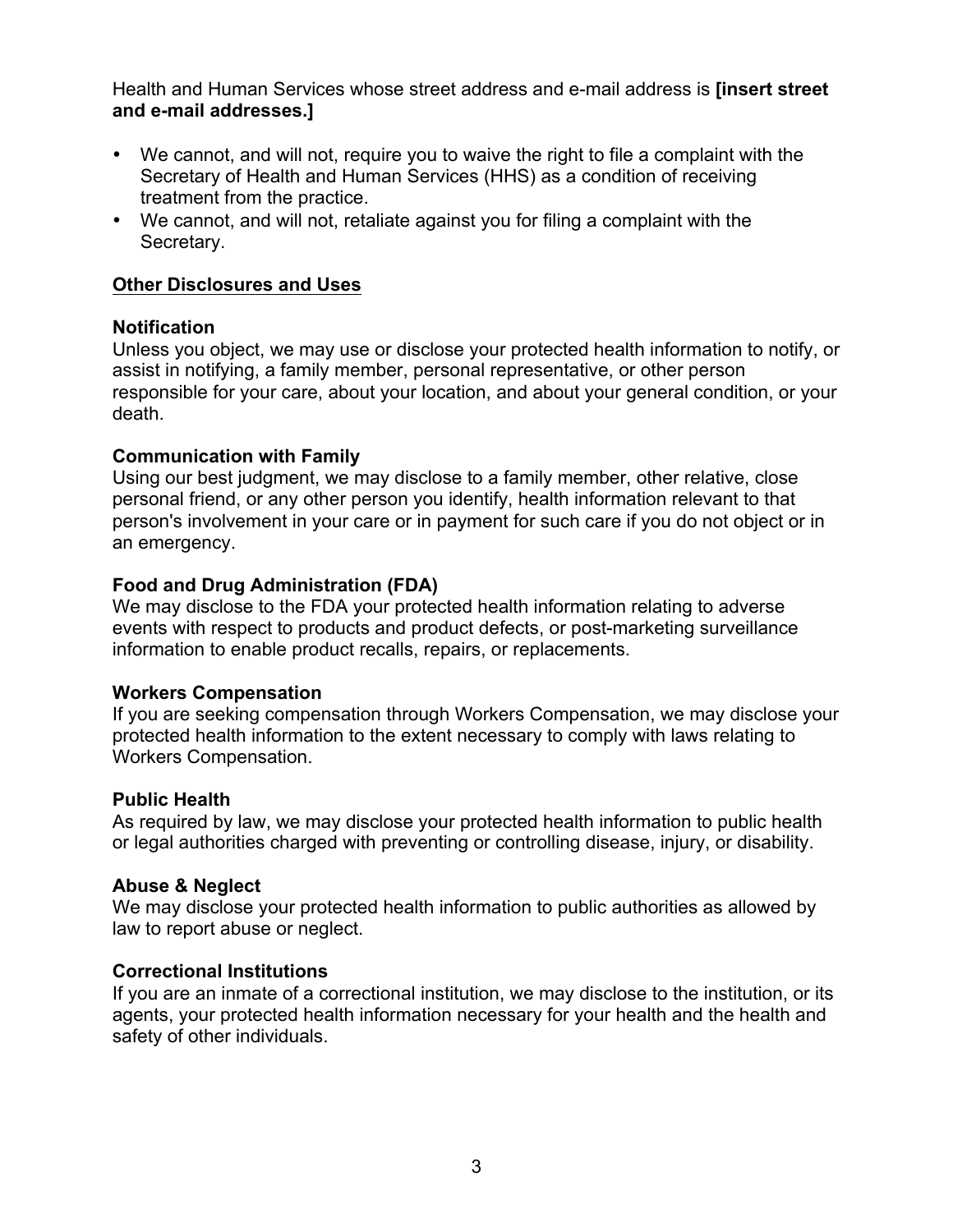#### **Law Enforcement**

We may disclose your protected health information for law enforcement purposes as required by law, such as when required by a court order, or in cases involving felony prosecutions, or to the extent an individual is in the custody of law enforcement.

#### **Health Oversight**

Federal law allows us to release your protected health information to appropriate health oversight agencies or for health oversight activities.

#### **Judicial/Administrative Proceedings**

We may disclose your protected health information in the course of any judicial or administrative proceeding as allowed or required by law, with your consent, or as directed by a proper court order.

#### **Other Uses**

Other uses and disclosures besides those identified in this Notice will be made only as otherwise authorized by law or with your written authorization and you may revoke the authorization as previously provided.

#### **Website**

If we maintain a website that provides information about our entity, this Notice will be on the website.

Effective Date: [Insert effective date of the Notice]

I, thereby acknowledge that I have received a copy of this practice's Notice of Privacy Practices. I have been given the opportunity to ask any questions I may have regarding this Notice.

\_\_\_\_\_\_\_\_\_\_\_\_\_\_\_\_\_\_\_\_\_\_\_\_\_\_\_\_\_\_\_\_\_\_ \_\_\_\_\_\_\_\_\_\_\_\_\_\_\_\_\_\_\_\_\_\_\_\_\_\_\_\_\_\_\_\_

Name Date Date